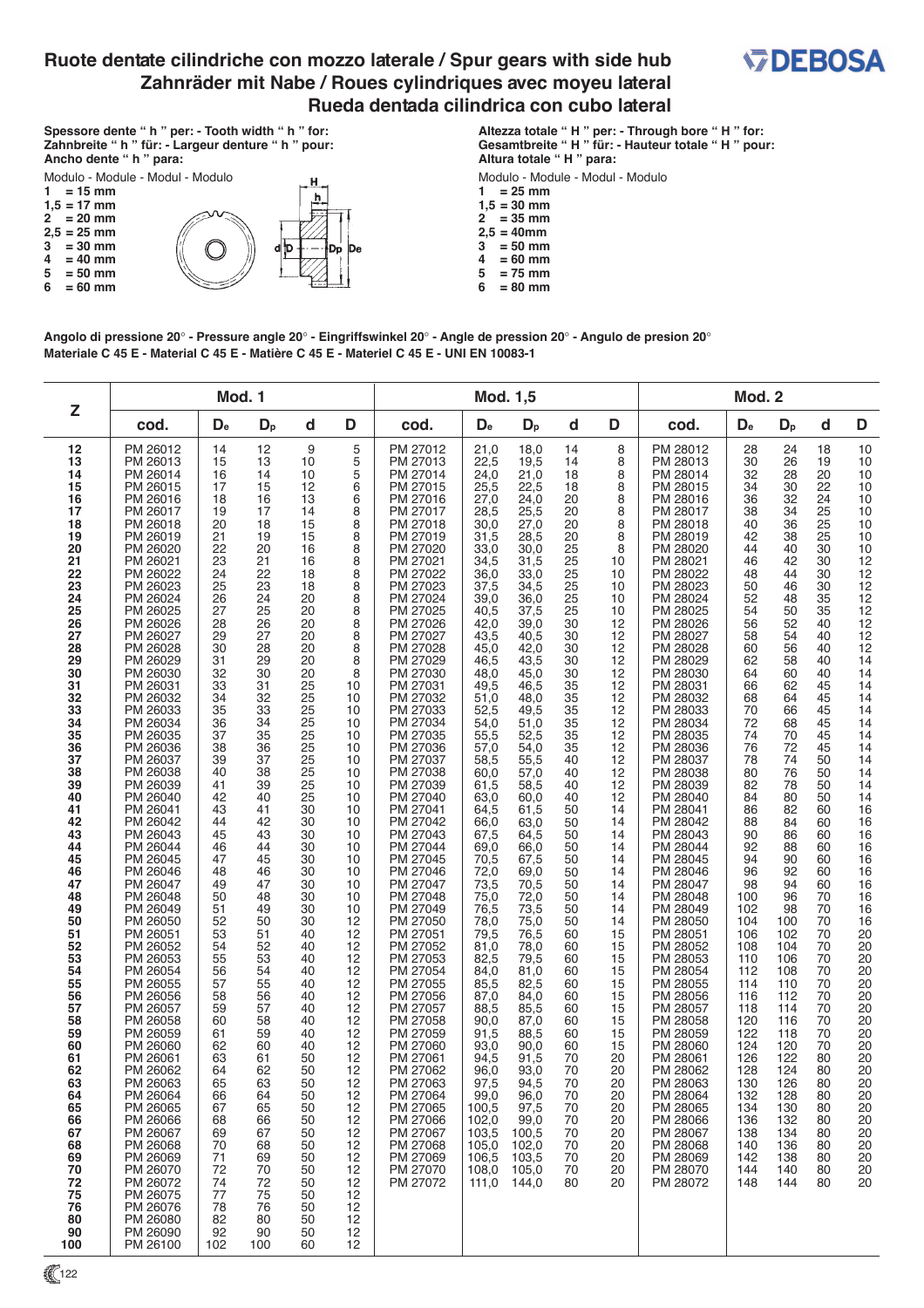## **V<sub>DEBOSA</sub>**

## **Ruote dentate cilindriche con mozzo laterale / Spur gears with side hub Zahnräder mit Nabe / Roues cylindriques avec moyeu lateral / Rueda dentada cilindrica con cubo lateral**

| Z                                                                                                                                                                                                                                                                                                                                     |                                                                                                                                                                                                                                                                                                                                                                                                                                                                                                                                                                      | Mod. 2,5                                                                                                                                                                                                                                                                                                                                                                                         |                                                                                                                                                                                                                                                                                                                                                                                                |                                                                                                                                                                                                                                                                                    |                                                                                                                                                                                                                                                                                  |                                                                                                                                                                                                                                                                                                                                                                                                                                                                                                                                  | Mod. 3                                                                                                                                                                                                                                                                                |                                                                                                                                                                                                                                                                                     |                                                                                                                                                                                                                                                                       | Mod. 4                                                                                                                                                                                                                                                                                   |                                                                                                                                                                                                                                                                                                                                                                                              |                                                                                                                                                                                                                                             |                                                                                                                                                                                                                              |                                                                                                                                                                                              |                                                                                                                                                                                                           |  |
|---------------------------------------------------------------------------------------------------------------------------------------------------------------------------------------------------------------------------------------------------------------------------------------------------------------------------------------|----------------------------------------------------------------------------------------------------------------------------------------------------------------------------------------------------------------------------------------------------------------------------------------------------------------------------------------------------------------------------------------------------------------------------------------------------------------------------------------------------------------------------------------------------------------------|--------------------------------------------------------------------------------------------------------------------------------------------------------------------------------------------------------------------------------------------------------------------------------------------------------------------------------------------------------------------------------------------------|------------------------------------------------------------------------------------------------------------------------------------------------------------------------------------------------------------------------------------------------------------------------------------------------------------------------------------------------------------------------------------------------|------------------------------------------------------------------------------------------------------------------------------------------------------------------------------------------------------------------------------------------------------------------------------------|----------------------------------------------------------------------------------------------------------------------------------------------------------------------------------------------------------------------------------------------------------------------------------|----------------------------------------------------------------------------------------------------------------------------------------------------------------------------------------------------------------------------------------------------------------------------------------------------------------------------------------------------------------------------------------------------------------------------------------------------------------------------------------------------------------------------------|---------------------------------------------------------------------------------------------------------------------------------------------------------------------------------------------------------------------------------------------------------------------------------------|-------------------------------------------------------------------------------------------------------------------------------------------------------------------------------------------------------------------------------------------------------------------------------------|-----------------------------------------------------------------------------------------------------------------------------------------------------------------------------------------------------------------------------------------------------------------------|------------------------------------------------------------------------------------------------------------------------------------------------------------------------------------------------------------------------------------------------------------------------------------------|----------------------------------------------------------------------------------------------------------------------------------------------------------------------------------------------------------------------------------------------------------------------------------------------------------------------------------------------------------------------------------------------|---------------------------------------------------------------------------------------------------------------------------------------------------------------------------------------------------------------------------------------------|------------------------------------------------------------------------------------------------------------------------------------------------------------------------------------------------------------------------------|----------------------------------------------------------------------------------------------------------------------------------------------------------------------------------------------|-----------------------------------------------------------------------------------------------------------------------------------------------------------------------------------------------------------|--|
|                                                                                                                                                                                                                                                                                                                                       | cod.                                                                                                                                                                                                                                                                                                                                                                                                                                                                                                                                                                 | D <sub>e</sub>                                                                                                                                                                                                                                                                                                                                                                                   | $D_{p}$                                                                                                                                                                                                                                                                                                                                                                                        | d                                                                                                                                                                                                                                                                                  | D                                                                                                                                                                                                                                                                                | cod.                                                                                                                                                                                                                                                                                                                                                                                                                                                                                                                             | D <sub>e</sub>                                                                                                                                                                                                                                                                        | $D_{p}$                                                                                                                                                                                                                                                                             | d                                                                                                                                                                                                                                                                     | D                                                                                                                                                                                                                                                                                        | cod.                                                                                                                                                                                                                                                                                                                                                                                         | D <sub>e</sub>                                                                                                                                                                                                                              | $D_{p}$                                                                                                                                                                                                                      | d                                                                                                                                                                                            | D                                                                                                                                                                                                         |  |
| 12<br>13<br>14<br>15<br>16<br>17<br>18<br>19<br>20<br>21<br>22<br>$\frac{23}{24}$<br>24<br>25<br>26<br>27<br>28<br>29<br>30<br>31<br>32<br>$\frac{33}{34}$<br>$\frac{35}{36}$<br>$\frac{36}{37}$<br>$\frac{38}{39}$<br>40<br>41<br>42<br>43<br>44<br>45<br>46<br>47<br>48<br>49<br>50<br>51<br>52<br>53<br>53<br>54<br>55<br>56<br>57 | PM 29012<br>PM 29013<br>PM 29014<br>PM 29015<br>PM 29016<br>PM 29017<br>PM 29018<br>PM 29019<br>PM 29020<br>PM 29021<br>PM 29022<br>PM 29023<br>PM 29024<br>PM 29025<br>PM 29026<br>PM 29027<br>PM 29028<br>PM 29029<br>PM 29030<br>PM 29031<br>PM 29032<br>PM 29033<br>PM 29034<br>PM 29035<br>PM 29036<br>PM 29037<br>PM 29038<br>PM 29039<br>PM 29040<br>PM 29041<br>PM 29042<br>PM 29043<br>PM 29044<br>PM 29045<br>PM 29046<br>PM 29047<br>PM 29048<br>PM 29049<br>PM 29050<br>PM 29051<br>PM 29052<br>PM 29053<br>PM 29054<br>PM 29055<br>PM 29056<br>PM 29057 | 35,0<br>37,5<br>40,0<br>42,5<br>45,0<br>47,5<br>50,0<br>52,5<br>55,0<br>57,5<br>60,0<br>62,5<br>65,0<br>67,5<br>70,0<br>72,5<br>75,0<br>77,5<br>80,0<br>82,5<br>85,0<br>87,5<br>90,0<br>92,5<br>95,0<br>97,5<br>100.0<br>102,5<br>105,0<br>107,5<br>110.0<br>112,5<br>115,0<br>117,5<br>120,0<br>122,5<br>125,0<br>127,5<br>130,0<br>132,5<br>135,0<br>137.5<br>140.0<br>142,5<br>145,0<br>147,5 | 30,0<br>32,5<br>35,0<br>37,5<br>40.0<br>42,5<br>45,0<br>47,5<br>50,0<br>52,5<br>55,0<br>57,5<br>60,0<br>62,5<br>65,0<br>67,5<br>70,0<br>72,5<br>75,0<br>77,5<br>80,0<br>82,5<br>85,0<br>87,5<br>90,0<br>92,5<br>95.0<br>97,5<br>100,0<br>102,5<br>105.0<br>107,5<br>110,0<br>112,5<br>115,0<br>117,5<br>120,0<br>122,5<br>125,0<br>127,5<br>130,0<br>132.5<br>135,0<br>137,5<br>140,0<br>142,5 | 22<br>25<br>28<br>30<br>32<br>35<br>35<br>35<br>40<br>40<br>45<br>45<br>45<br>50<br>50<br>50<br>50<br>50<br>55<br>55<br>55<br>55<br>55<br>60<br>60<br>60<br>60<br>60<br>70<br>70<br>70<br>70<br>70<br>70<br>70<br>80<br>80<br>80<br>80<br>90<br>90<br>90<br>90<br>90<br>100<br>100 | 10<br>10<br>10<br>10<br>12<br>12<br>12<br>12<br>14<br>14<br>14<br>14<br>14<br>14<br>14<br>14<br>14<br>14<br>16<br>16<br>16<br>16<br>16<br>16<br>16<br>16<br>16<br>16<br>20<br>20<br>20<br>20<br>20<br>20<br>20<br>20<br>20<br>20<br>20<br>20<br>20<br>20<br>20<br>20<br>20<br>20 | PM 30012<br>PM 30013<br>PM 30014<br>PM 30015<br>PM 30016<br>PM 30017<br>PM 30018<br>PM 30019<br>PM 30020<br>PM 30021<br>PM 30022<br>PM 30023<br>PM 30024<br>PM 30025<br>PM 30026<br>PM 30027<br>PM 30028<br>PM 30029<br>PM 30030<br>PM 30031<br>PM 30032<br>PM 30033<br>PM 30034<br>PM 30035<br>PM 30036<br>PM 30037<br>PM 30038<br>PM 30039<br>PM 30040<br>PM 30041<br>PM 30042<br>PM 30043<br>PM 30044<br>PM 30045<br>PM 30046<br>PM 30047<br>PM 30048<br>PM 30049<br>PM 30050<br>PM 30054<br>PM 30055<br>PM 30056<br>PM 30057 | 42<br>45<br>48<br>51<br>54<br>57<br>60<br>63<br>66<br>69<br>72<br>75<br>78<br>81<br>84<br>87<br>90<br>93<br>96<br>99<br>102<br>105<br>108<br>111<br>114<br>117<br>120<br>123<br>126<br>129<br>132<br>135<br>138<br>141<br>144<br>147<br>150<br>153<br>156<br>168<br>171<br>174<br>177 | 36<br>39<br>42<br>45<br>48<br>51<br>54<br>57<br>60<br>63<br>66<br>69<br>72<br>75<br>78<br>81<br>84<br>87<br>90<br>93<br>96<br>99<br>102<br>105<br>108<br>111<br>114<br>117<br>120<br>123<br>126<br>129<br>132<br>135<br>138<br>141<br>144<br>147<br>150<br>162<br>165<br>168<br>171 | 25<br>25<br>30<br>35<br>38<br>42<br>45<br>45<br>45<br>45<br>50<br>50<br>50<br>60<br>60<br>60<br>60<br>60<br>60<br>70<br>70<br>70<br>70<br>70<br>70<br>80<br>80<br>80<br>80<br>90<br>90<br>90<br>90<br>90<br>90<br>90<br>100<br>100<br>100<br>100<br>100<br>100<br>100 | 12<br>12<br>12<br>12<br>15<br>15<br>15<br>15<br>15<br>15<br>15<br>15<br>16<br>16<br>16<br>16<br>16<br>16<br>16<br>20<br>20<br>20<br>20<br>20<br>$\overline{20}$<br>20<br>20<br>20<br>20<br>20<br>20<br>20<br>20<br>20<br>20<br>20<br>20<br>20<br>20<br>20<br>$\overline{20}$<br>20<br>20 | PM 31012<br>PM 31013<br>PM 31014<br>PM 31015<br>PM 31016<br>PM 31017<br>PM 31018<br>PM 31019<br>PM 31020<br>PM 31021<br>PM 31022<br>PM 31023<br>PM 31024<br>PM 31025<br>PM 31026<br>PM 31027<br>PM 31028<br>PM 31029<br>PM 31030<br>PM 31031<br>PM 31032<br>PM 31033<br>PM 31034<br>PM 31035<br>PM 31036<br>PM 31037<br>PM 31038<br>PM 31039<br>PM 31040<br>PM 31045<br>PM 31048<br>PM 31050 | 56<br>60<br>64<br>68<br>$\overline{72}$<br>76<br>80<br>84<br>88<br>$\overline{92}$<br>96<br>100<br>104<br>108<br>112<br>116<br>120<br>124<br>128<br>132<br>136<br>140<br>144<br>148<br>152<br>156<br>160<br>164<br>168<br>188<br>200<br>208 | 48<br>52<br>56<br>60<br>64<br>68<br>72<br>76<br>80<br>$\overline{84}$<br>88<br>92<br>96<br>100<br>104<br>108<br>112<br>116<br>120<br>124<br>128<br>132<br>136<br>140<br>144<br>148<br>152<br>156<br>160<br>180<br>192<br>200 | 35<br>40<br>45<br>45<br>50<br>50<br>50<br>60<br>60<br>70<br>70<br>75<br>75<br>75<br>75<br>75<br>75<br>75<br>75<br>80<br>80<br>80<br>80<br>80<br>80<br>80<br>80<br>80<br>80<br>80<br>80<br>80 | 14<br>14<br>14<br>14<br>15<br>15<br>15<br>15<br>15<br>20<br>20<br>20<br>20<br>20<br>20<br>20<br>20<br>20<br>20<br>20<br>20<br>20<br>20<br>20<br>$\overline{20}$<br>20<br>25<br>25<br>25<br>25<br>25<br>25 |  |
| 58<br>59<br>60<br>62                                                                                                                                                                                                                                                                                                                  | PM 29058<br>PM 29059<br>PM 29060<br>PM 29062                                                                                                                                                                                                                                                                                                                                                                                                                                                                                                                         | 150,0<br>152,5<br>155,0<br>160,0                                                                                                                                                                                                                                                                                                                                                                 | 145,0<br>147,5<br>150,0<br>155,0                                                                                                                                                                                                                                                                                                                                                               | 100<br>100<br>100<br>100                                                                                                                                                                                                                                                           | 20<br>20<br>20<br>20                                                                                                                                                                                                                                                             | PM 30060<br>PM 30062                                                                                                                                                                                                                                                                                                                                                                                                                                                                                                             | 186<br>192                                                                                                                                                                                                                                                                            | 180<br>186                                                                                                                                                                                                                                                                          | 100<br>100                                                                                                                                                                                                                                                            | 20<br>20                                                                                                                                                                                                                                                                                 | PM 31060                                                                                                                                                                                                                                                                                                                                                                                     | 248                                                                                                                                                                                                                                         | 240                                                                                                                                                                                                                          | 100                                                                                                                                                                                          | 25                                                                                                                                                                                                        |  |
| 63<br>65<br>67<br>70                                                                                                                                                                                                                                                                                                                  | PM 29063<br>PM 29065<br>PM 29067<br>PM 29070                                                                                                                                                                                                                                                                                                                                                                                                                                                                                                                         | 162,5<br>167,5<br>172,5<br>180,0                                                                                                                                                                                                                                                                                                                                                                 | 157,5<br>162,5<br>167,5<br>175,0                                                                                                                                                                                                                                                                                                                                                               | 100<br>100<br>100<br>100                                                                                                                                                                                                                                                           | 20<br>20<br>20<br>20                                                                                                                                                                                                                                                             | PM 30065                                                                                                                                                                                                                                                                                                                                                                                                                                                                                                                         | 201                                                                                                                                                                                                                                                                                   | 195                                                                                                                                                                                                                                                                                 | 100                                                                                                                                                                                                                                                                   | 20                                                                                                                                                                                                                                                                                       | PM 31065                                                                                                                                                                                                                                                                                                                                                                                     | 268                                                                                                                                                                                                                                         | 260                                                                                                                                                                                                                          | 100                                                                                                                                                                                          | 25                                                                                                                                                                                                        |  |

| Z        |          |                           | Mod. 5  |             | Mod. 6                                  |          |                |         |             |                     |  |  |  |  |
|----------|----------|---------------------------|---------|-------------|-----------------------------------------|----------|----------------|---------|-------------|---------------------|--|--|--|--|
|          | cod.     | $\mathbf{D}_{\mathbf{e}}$ | $D_{p}$ | $\mathbf d$ | D                                       | cod.     | D <sub>e</sub> | $D_{p}$ | $\mathsf d$ | D                   |  |  |  |  |
| 12       | PM 32012 | 70                        | 60      | 45          | 16                                      | PM 34012 | 84             | 72      | 54          | 20                  |  |  |  |  |
| 13       | PM 32013 | 75                        | 65      | 50          | 16                                      |          |                |         |             |                     |  |  |  |  |
| 14       | PM 32014 | 80                        | 70      | 55          | 20                                      | PM 34014 | 96             | 84      | 65          | 20                  |  |  |  |  |
| 15       | PM 32015 | 85                        | 75      | 60          | 20                                      | PM 34015 | 102            | 90      | 70          | $\substack{20\\20}$ |  |  |  |  |
| 16       | PM 32016 | 90                        | 80      | 65          | 20                                      | PM 34016 | 108            | 96      | 75          |                     |  |  |  |  |
| 17       | PM 32017 | 95                        | 85      | 70          | $\begin{array}{c} 20 \\ 20 \end{array}$ |          |                |         |             |                     |  |  |  |  |
| 18       | PM 32018 | 100                       | 90      | 70          |                                         | PM 34018 | 120            | 108     | 80          | 20                  |  |  |  |  |
| 19       | PM 32019 | 105                       | 95      | 70          | 20                                      |          |                |         |             |                     |  |  |  |  |
| 20       | PM 32020 | 110                       | 100     | 80          | 20                                      | PM 34020 | 132            | 120     | 90          | 20                  |  |  |  |  |
| 21       | PM 32021 | 115                       | 105     | 80          | 20                                      |          |                |         |             |                     |  |  |  |  |
| 22       | PM 32022 | 120                       | 110     | 80          | 25                                      |          |                |         |             |                     |  |  |  |  |
| 23       | PM 32023 | 125                       | 115     | 90          | 25                                      | PM 34023 | 150            | 138     | 110         | 25                  |  |  |  |  |
| 24       | PM 32024 | 130                       | 120     | 90          | 25                                      | PM 34024 | 156            | 144     | 110         | $\frac{25}{25}$     |  |  |  |  |
| 25       | PM 32025 | 135                       | 125     | 90          | 25                                      | PM 34025 | 162            | 150     | 110         |                     |  |  |  |  |
| 26       | PM 32026 | 140                       | 130     | 100         | 25                                      |          |                |         |             |                     |  |  |  |  |
| 27       | PM 32027 | 145                       | 135     | 100         | 25                                      |          |                |         |             |                     |  |  |  |  |
| 28       | PM 32028 | 150                       | 140     | 100         | 25                                      |          |                |         |             |                     |  |  |  |  |
| 29       | PM 32029 | 155                       | 145     | 100         | 25                                      |          |                |         |             |                     |  |  |  |  |
| 30<br>32 | PM 32030 | 160                       | 150     | 100         | 25                                      | PM 34030 | 192            | 180     | 110         | 25                  |  |  |  |  |
|          | PM 32032 | 170                       | 160     | 110         | 25                                      |          |                |         |             |                     |  |  |  |  |
| 36       | PM 32036 | 190                       | 180     | 110         | 25                                      |          |                |         |             |                     |  |  |  |  |
| 38       | PM 32038 | 200                       | 190     | 110         | 30                                      |          |                |         |             |                     |  |  |  |  |
| 40       | PM 32040 | 210                       | 200     | 110         | 30                                      | PM 34040 | 252            | 240     | 120         | 25                  |  |  |  |  |
| 42       | PM 32042 | 220                       | 210     | 120         | 25                                      |          |                |         |             |                     |  |  |  |  |
| 55       | PM 32055 | 285                       | 275     | 120         | 30                                      |          |                |         |             |                     |  |  |  |  |
| 60       | PM 32060 | 310                       | 300     | 120         | 30                                      |          |                |         |             |                     |  |  |  |  |